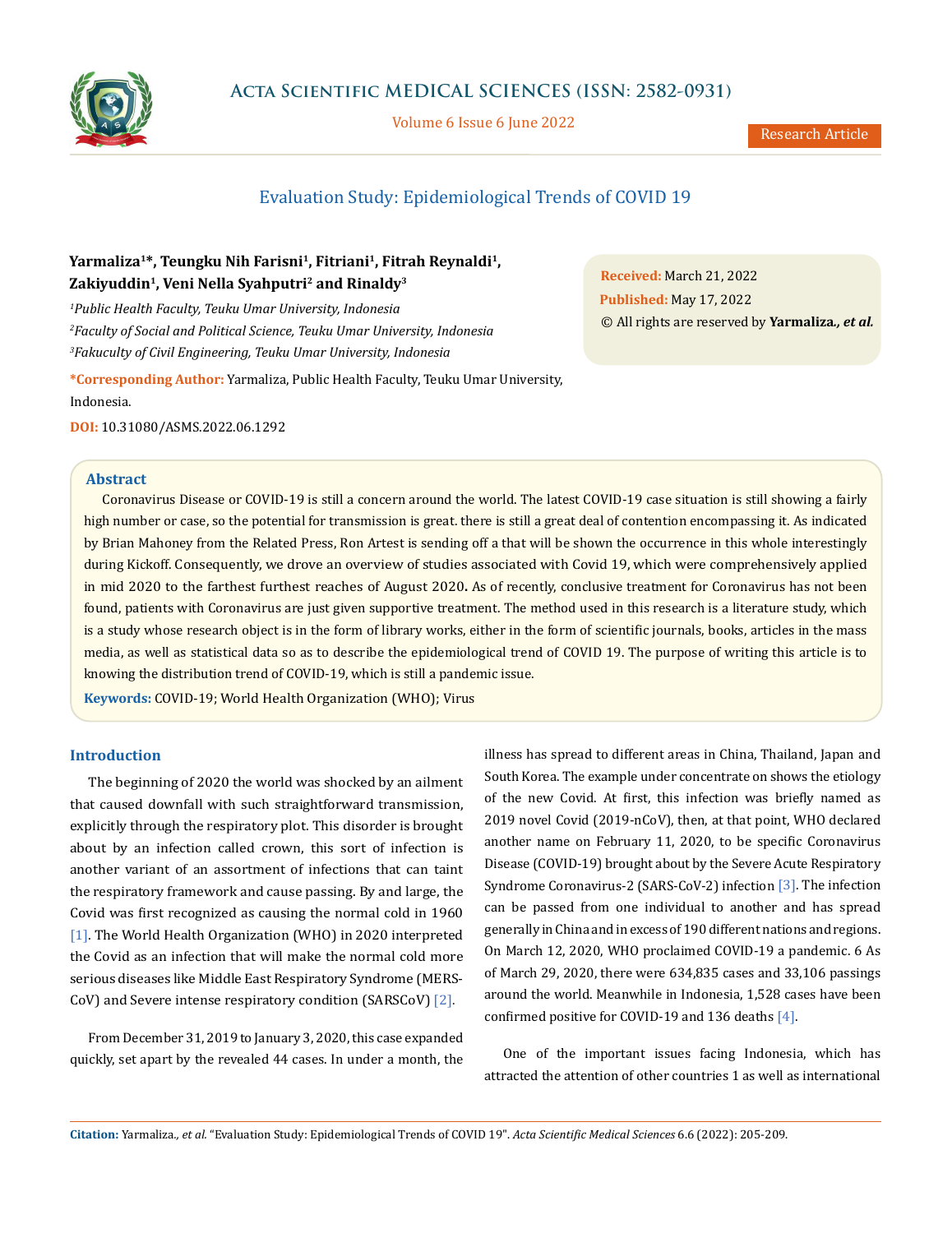organizations, is the limited information regarding COVID-19 sufferers as well as data on actual fatalities. This situation may be caused by several things. First, the limited capacity of relevant institutions in gathering important and relevant information gives the impression that the government is not transparent in providing information related to COVID-19. Furthermore, with the rapid development of the spread of the virus, this limitation seems to worsen the synchronization of data collected between the central and local governments  $[5]$ . Second, the lack of a number of tests related to the limitations of the lab and test-kits causes information about the infection rate and spread of COVID-19 to be incomplete. Both of these have serious implications for understanding the situation of the spread of COVID-19. In a rapidly spreading pandemic situation, information, especially related to the epidemiological characteristics of the disease, is the key to nonmedical health interventions [6].

Covid is important for a group of infections that cause illness in creatures as well as in people. In Indonesia, the principal instance of COVID-19 showed up in March 2020. From that point forward, the spread of COVID-19 has been progressively far and wide as of recently. Right now, the quantity of positive COVID-19 cases in Indonesia has contacted 4.07 million individuals with the loss of life arriving at 132,000 [7]. In Indonesia, actually battling the Corona Virus as of recently, as well as in different nations. The quantity of Corona Virus cases keeps on developing with some revealing recuperations, yet not a rare sorts of people who have passed on. Taking care of and avoidance endeavors keep on being done to battle COVID-19 with influenza like side effects  $[8]$ .

The case started with pneumonia or puzzling pneumonia in December 2019. Instances of this puzzling pneumonia contamination were for sure viewed as in a significant number of these creature markets. The Corona infection or COVID-19 is believed to be conveyed by bats and different creatures that are eaten by people until transmission happens. Covid is no more unusual to the universe of creature wellbeing, yet a couple of types are fit for tainting people to become pneumonia. This case is thought to be connected with the Huanan creature market in Wuhan, which sells different sorts of creature meat, including those that are not generally consumed like snakes, bats, and different kinds of rodents. With this foundation, the Corona Virus isn't the main time that the world's residents are overreacting. Having the

206

same symptoms as the flu, the Corona Virus grows rapidly to cause a more severe infection and organ failure [9].

The very fast transmission of COVID-19 has a very broad impact on all people from countries around the world. Until now there is no vaccine or definite treatment for COVID-19, various public health interventions (non-pharmaceutical) have been used to control the spread of COVID-19. According to the WHO, preventive measures that can be taken are washing hands with soap or hand sanitizer, not touching the face area and wearing a mask  $[10]$ . The virus is spread mainly through droplets of saliva or out of the nose when an infected person coughs or sneezes, so it is important for everyone to practice cough etiquette by coughing into a bent elbow or with a tissue and throwing the residue in the trash and washing hands [11].

Based on the reviews that have been described, this literature review aims to find out the latest updates on epidemiology, virology, transmission, clinical symptoms, diagnosis, treatment, risk factors and prevention of COVID-19. This literature review is said to be necessary to collect the latest information about COVID-19 to make it easier for researchers and readers to conduct other research studies.

## **Methods**

The method used in this research is a literature study, which is a study whose research object is in the form of library works, either in the form of scientific journals, books, articles in the mass media, as well as statistical data so as to describe the epidemiological trend of COVID 19. The literature will be used as a reference. references in this article related to the distribution of COVID 19. This study aims to build and construct a stronger conception based on empirical studies that have been carried out.

# **Results and Discussion Spread of COVID 19**

As we know, the development of the spread of COVID-19 is happening so fast. The first and second instances of COVID-19 were declared by the Central Government on March 2, 2020, and the third and fourth cases were reported on March 6, 2020. In the mean time, Presidential Decree (Keppres) No. 7/2020 concerning the arrangement of a Rapid-Response Team drove by the Head of the National Disaster Management Agency (BNPB) was just given

**Citation:** Yarmaliza*., et al.* "Evaluation Study: Epidemiological Trends of COVID 19". *Acta Scientific Medical Sciences* 6.6 (2022): 205-209.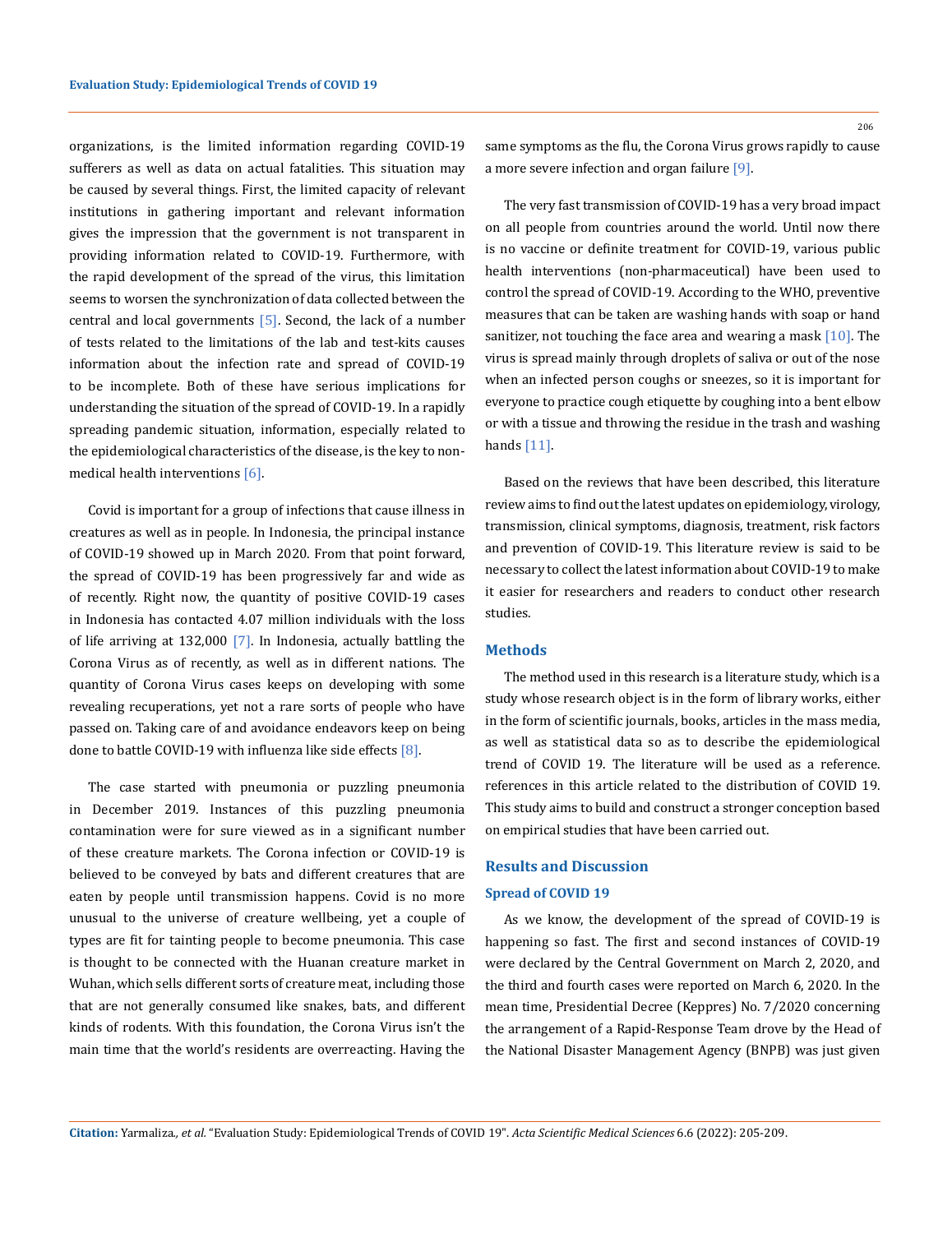on March 13, 2020, when the quantity of positive COVID-19 patients in Indonesia was recorded at 69 individuals [12]. The Head of BNPB further declared COVID-19 as a non-normal emergency6, around the same time that the Minister of Transportation Budi Karya was reported to have contracted COVID-19 on March 14, 20207, when the quantity of positive COVID-19 patients in Indonesia was recorded as 96 individuals. The next day, the President and all individuals from the bureau went through a test, on the day when the quantity of positive crown patients in Indonesia had expanded to  $117$  individuals  $[13]$ .

The first and second cases in Indonesia were members at a party club occasion in Jakarta. Both were associated with contracting COVID-19 from an unfamiliar public partaking in the club occasion who was tracked down certain for COVID-19 abroad subsequent to going to the occasion. The Health Service and Police did a tracing and found that at least 80 people were exposed to the first and second patients in the event. After testing, two people tested positive for the corona, then became the third and fourth cases. It was later discovered that the fifth case was still related to the Jakarta cluster/dance club  $[14]$ .

After the fifth case, imported cases began to be found, such as in the sixth case, which was an Indonesian crew member (ABK) from the Diamond Princess cruise ship who was previously quarantined for 14 days in Japan because the passengers were positive for COVID-19 [15]. At that time, many other imported cases began to be found, from Indonesian citizens who had returned from traveling abroad. What seemed simple in the initial five cases, it was discovered later that it was only the tip of the iceberg as the growth of new cases moved exponentially. Epidemiology of COVID-19 was declared a global pandemic on March 11, 2020 by WHO. It was first reported in the Chinese city of Wuhan, then in less than a year it has spread to all countries in the world [16].

#### **Global**

The first case of COVID-19 was discovered in December 2019 in Wuhan, China. After that, the SARS-Cov-2 virus spread to all parts of China within a few weeks, and to other countries within a few months. As of July 2021, COVID-19 has been found in 216 countries, with a total of more than 190,000,000 confirmed cases. The United States is the country with the most COVID-19 cases, with more than 33,000,000 cumulative cases. This is followed by India with around 31,000,000 cases and Brazil with around 19,000,000 cases [17].

| #              | Negara,<br>л<br>Lainnya   | Jumlah<br>ΙŦ<br>Kasus | Kasus<br>Ħ<br>Baru | Jumlah<br>Kematian | Kematian<br>Ħ<br>Baru | Total<br>11<br>Pulih | Baru<br>Sembuh |
|----------------|---------------------------|-----------------------|--------------------|--------------------|-----------------------|----------------------|----------------|
| 1              | Amerika<br><b>Serikat</b> | 36.886.789            | +97.647            | 634,619            | $+628$                | 29.960.249           | $+36.912$      |
| $\overline{2}$ | India                     | 32.033.333            | $+36.316$          | 429.183            | $+468$                | 31.210.624           | $+37,241$      |
| 3              | <b>Brazil</b>             | 20.212.642            | $+34.499$          | 564.773            | $+1.066$              | 19,022,724           | $+83.673$      |
| 4              | <b>Rusia</b>              | 6.491.288             | $+21.378$          | 166,442            | $+792$                | 5.788.710            | $+18.729$      |
| 5              | <b>Perancis</b>           | 6.339.509             | $+28.576$          | 112,356            | $+68$                 | 5.799.313            | $+21.471$      |
| 6              | Inggris                   | 6.117.540             | $+23.510$          | 130.503            | $+146$                | 4.695.298            | $+27,513$      |
| $\overline{7}$ | Turki                     | 5.968.868             | $+26.597$          | 52.437             | $+124$                | 5.526.674            | $+14.954$      |
| 8              | <b>Argentina</b>          | 5.041.487             | $+12.412$          | 108,165            | $+204$                | 4.691.523            | $+9,862$       |
| 9              | Kolumbia                  | 4.846.955             | $+3.948$           | 122,768            | $+167$                | 4.662.658            | $+5.949$       |
| 10             | Spanyol                   | 4.643.450             | $+15.680$          | 82.227             | $+102$                | 3.855.067            | $+21,879$      |

**Figure 1** Sumber: Kompas, 2021.

#### **Indonesia**

The first confirmed case of COVID-19 in Indonesia was reported on March 2, 2020, with 2 patients. Until July 2021, COVID-19 in Indonesia has approached 3,000,000 confirmed cases and is ranked 14<sup>th</sup> in the cumulative total of COVID-19 cases in the world [18]. Additional COVID-19 cases in Indonesia are slowly starting to fall compared to the peak in mid-February 2022. Indonesia, the number of COVID-19 cases is still quite high, as can be seen in figure 2.



# Rasio pasien Covid-19 per jumlah uji PCR di Indonesia paling tinggi

**Citation:** Yarmaliza*., et al.* "Evaluation Study: Epidemiological Trends of COVID 19". *Acta Scientific Medical Sciences* 6.6 (2022): 205-209.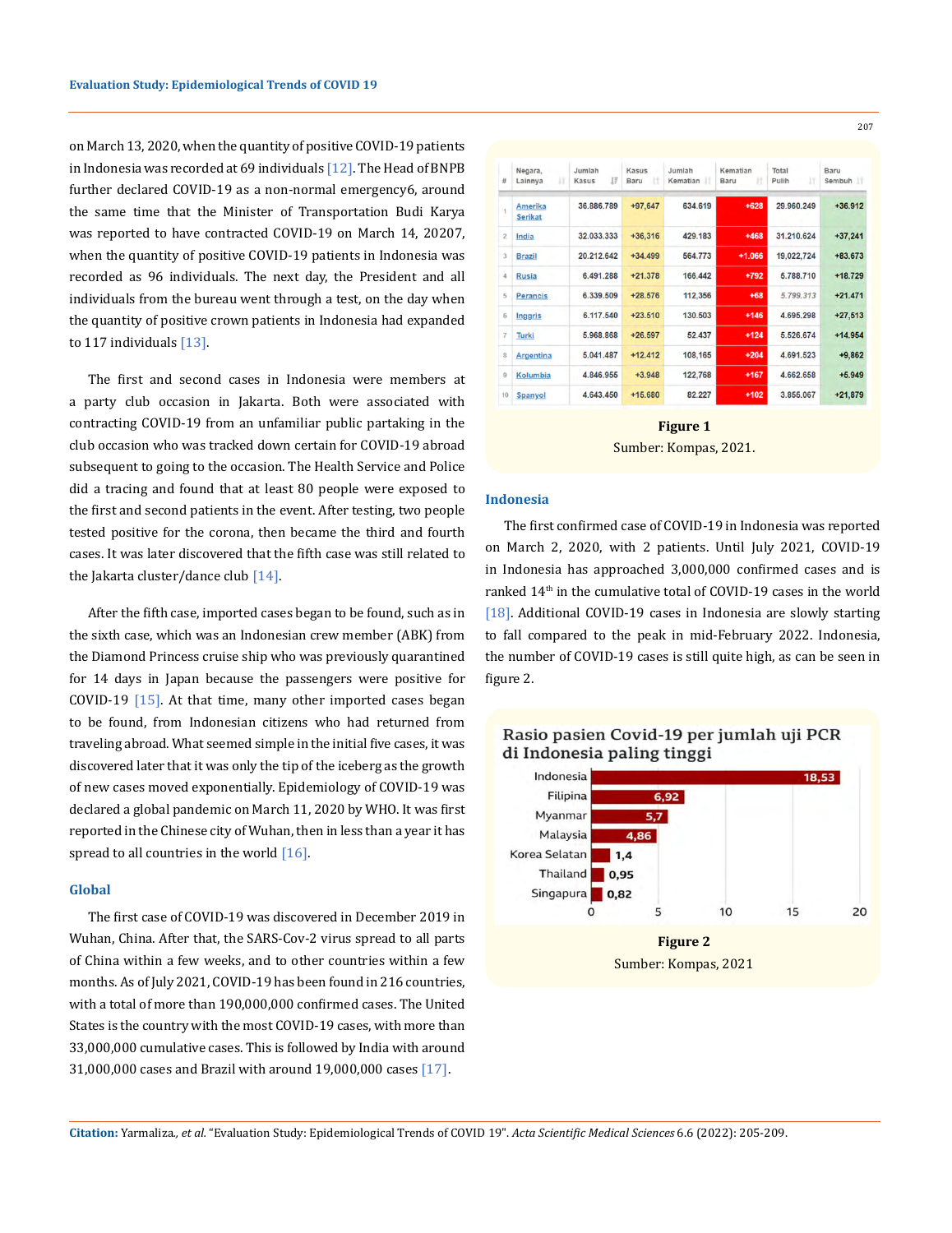#### **Mortality**

Death from COVID-19 can be associated with acute respiratory distress syndrome (ARDS) or septic shock. As of July 2021, the global mortality due to COVID-19 is more than 4,000,000. The case fatality rate (CFR) of COVID-19 in the world is 2.15%. However, mortality in the pediatric population is reported to be lower. Meanwhile in Indonesia, the death toll from COVID-19 in July 2021 was around 76,000 cases. So that the CFR of COVID-19 in Indonesia is higher than the world, which is 2.58% [19].

#### **Corona virus symptoms**

Early side effects of Corona infection contamination or COVID-19 can look like influenza side effects, in particular fever, runny nose, dry hack, sore throat, and migraine. From that point forward, the side effects might vanish and mend or even deteriorate. Patients with extreme side effects might encounter high fever, hack with mucus and even blood, windedness, and chest torment. These side effects seem when the body responds to the Corona infection. As a rule, there are 3 general side effects that can demonstrate an individual is tainted with the Corona infection, in particular: 1. Fever (internal heat level over 38 degrees Celsius) 2. Dry hack 3. Windedness There are a few different side effects that can likewise show up in Corona infection disease albeit less oftentimes, to be specific: a. loose bowels b. Cerebral pain c. Conjunctivitis d. Loss of capacity to taste or smell e. Rash on the skin These side effects of COVID-19 for the most part show up in somewhere around 2 days to about fourteen days after the patient is presented to the Corona infection [20].

#### **Causes of corona virus infection**

Coronavirus infection is caused by the corona virus itself. Most corona viruses spread like other viruses in general, such as: 1. Splashes of the sufferer's saliva (coughing and sneezing). 2. Touching the hands or face of an infected person. 3. Touching the eyes, nose, or mouth after handling items that have been splashed by the saliva of a person with the corona virus. 4. Feces or feces (rare) Especially for COVID-19, the incubation period is not known for certain. However, the average symptom that appears after 2-14 days after the first virus enters the body. In addition, the method of transmission of COVID-19 is also not known with certainty. Initially, the COVID-19 type of corona virus was thought to have originated from animals. The COVID-19 coronavirus is a virus that circulates in several animals, including camels, cats and bats [21].

208

Transmission of COVID-19 transmission is divided into several types, including the following: a. Contacts and droplets Transmission of COVID-19 occurs through direct, indirect or close contact with people infected with COVID-19 through saliva and droplets that come out of people with COVID-19 when talking, singing, coughing and other activities. Transmission through droplets can occur at a distance of approximately 1 meter (WHO, 2020). b. Airborne transmission is defined as an infectious agent caused by the spread of droplets that float and are still in an infectious state and can move far (WHO, 2020). c. Fomit is transmission caused by contamination of surfaces and objects exposed to droplets from people infected with COVID-19 (WHO, 2020) [22].

### **Risk factor**

Based on the research conducted, comorbid hypertension, diabetes mellitus, male gender and smoking are risk factors for COVID-19. Patients with male sex are thought to be due to the high prevalence of smoking in men (Cai, 2020). Other vulnerabilities also occur in cancer patients and chronic liver disease. Cancer is associated with immunosuppressive reactions, while chronic liver disease has a decreased immune response, increasing the risk of contracting COVID-19 [23].

### **Prevention**

WHO issued the following recommendations for preventing COVID-19 (WHO, 2019): a. Diligently wash your hands with alcohol as well as soap and water to kill the virus b. Maintain a distance of 1 meter from other people c. Avoid crowded places and allow contact with other people d. Do not touch eyes, nose and mouth directly before cleaning hands e. Stay at home to avoid contact with other people f. If you experience the general symptoms of COVID-19, seek medical help immediately. g. Always access verifiable and reliable information regarding COVID-19. Cases of infection with the Corona virus or COVID-19 that are still endemic can be prevented in a simple way. Here are four ways to prevent the Corona virus or COVID-19 [24].

### **Conclusion**

COVID-19 is a new type of disease with high transmission and can cause severe effects and even death. So that much further research is needed to clarify all aspects of this disease.